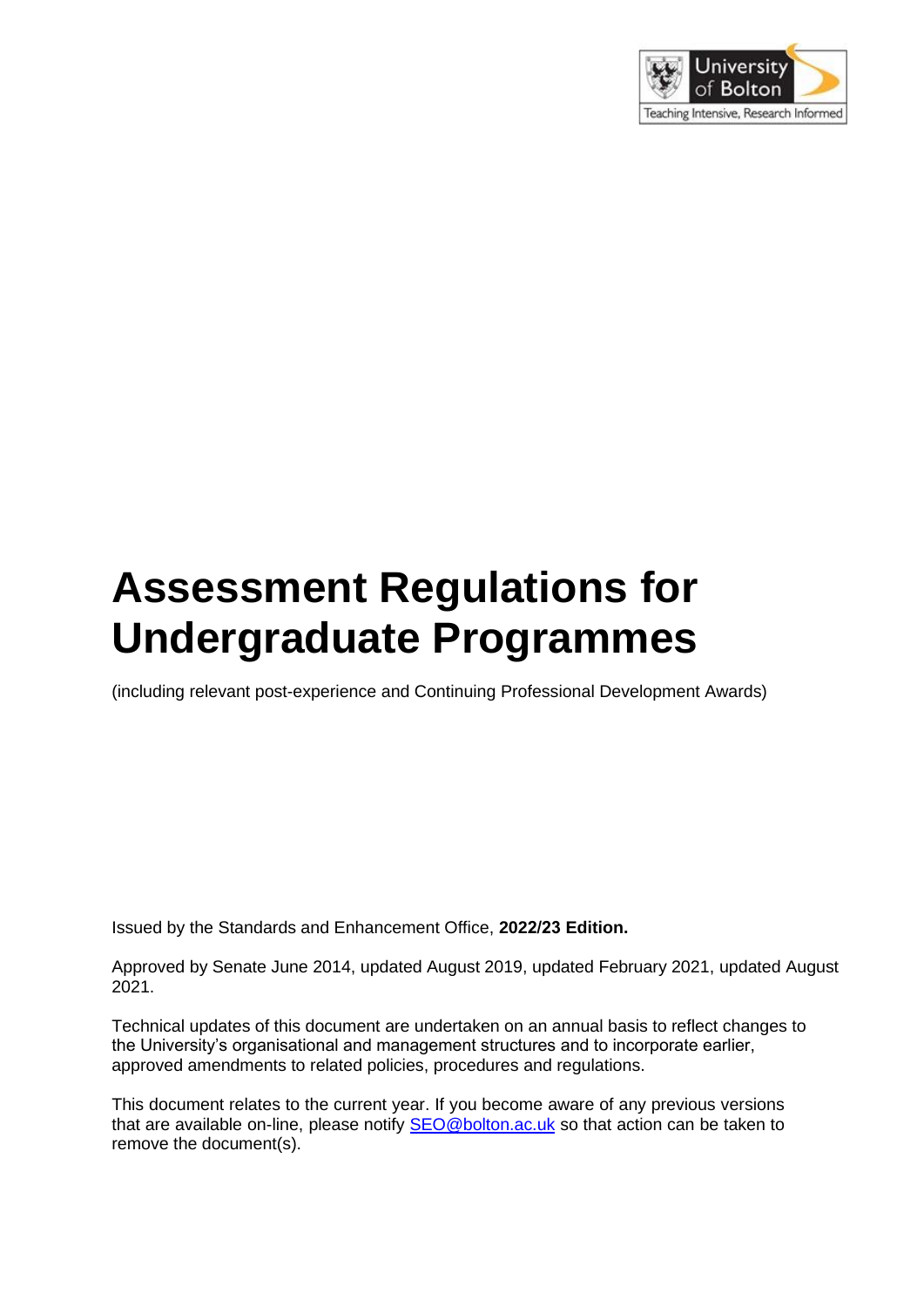## **Contents**

| <b>Scope</b>                                                                                                                    | 3        |
|---------------------------------------------------------------------------------------------------------------------------------|----------|
| <b>Definitions</b>                                                                                                              | 3        |
| <b>Course Regulations</b>                                                                                                       | 4        |
| <b>Modules</b>                                                                                                                  | 4        |
| <b>Structure of University Awards</b>                                                                                           | 4        |
| Structure of other undergraduate awards                                                                                         | 6        |
| <b>Programmes of study</b>                                                                                                      | 6        |
| <b>Duration of study</b>                                                                                                        | 6        |
| <b>Assessment</b><br><b>Extensions</b>                                                                                          | 7        |
| <b>Word limits</b>                                                                                                              | 8        |
|                                                                                                                                 | 9        |
| <b>Engagement</b>                                                                                                               | 9        |
| Determination of results and action to be taken                                                                                 | 12       |
| <b>Compensation</b>                                                                                                             | 11       |
| <b>Structure and content of re-assessments</b>                                                                                  | 12       |
| Award                                                                                                                           | 12       |
| <b>Classification</b>                                                                                                           | 13<br>14 |
| 12.5 For students who enrolled before September 2021: ACM 20 or ACM 6                                                           |          |
| 12.6 For students who enrolled on a programme of study during or after<br>September 2021:                                       | 14       |
| 12.6.1 For students who enrolled on a 3 or 4-year programme of study during<br>or after September 2021: ACM 20                  | 14       |
| 12.6.2 For students who enrolled on a 1-year Top Up programme of study at<br>FHEQ Level 6 during or after September 2021: ACM 6 | 14       |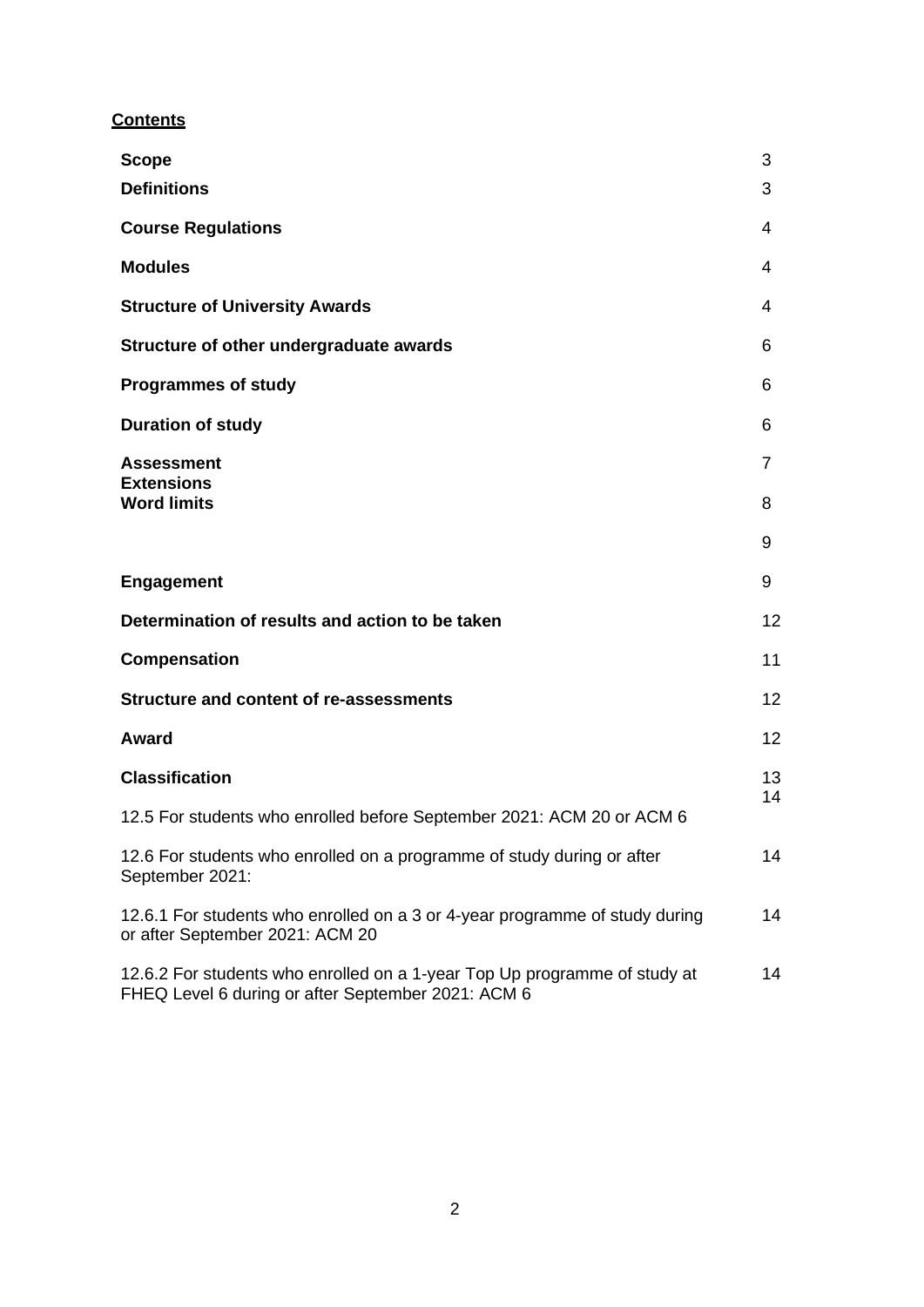## **Scope**

These regulations apply to:

a) students whose programme of study commenced in 2021/20 or subsequent academic years; and

b) students whose programme of study commenced in previous academic years, but who have experienced an interruption to study or who failed to proceed to their next level of study.

For all students whose programme of study commenced before 2021/20, progression decision made on the previous academic session of 2020/21 shall stand. For all progression decisions made thereafter, these regulations shall be used.

#### **Definitions**

The following definitions are used in these regulations:

**Academic year:** A defined period, normally lasting twelve months, in which the delivery of a level of study, or a portion thereof, is undertaken.

**Award:** Any formal qualification awarded by the University to an individual student which may be either an end qualification or an exit award

**Assessment Board:** A committee to agree final student marks, to determine progression and award of an exit award or end qualification as outlined in the Regulations for the Organisation and Conduct of Assessment Boards.

**Assessment component:** An assessment component is one of the assessment items on a module, from which the final mark/outcome for the module is derived. This process is commonly referred to as summative assessment. Formative assessments are those which do not count towards the formal outcome of the module and are not considered to be assessment components for the purpose of these regulations.

**End qualification:** The target qualification for which the student is enrolled or registered.

**Exit award:** The highest level of award which a student achieves who has not successfully completed the end qualification.

**Proceed:** where an undergraduate student without 120 credits at one academic level is, as a result of the decision of the Assessment Board, allowed to start to study at the next academic level.

**Programme of study:** A collection of modules grouped under a specific title, the details of which have been approved by Senate as leading to an appropriate end qualification and/or exit awards. A programme can also be known as a course.

**Progress:** Where an undergraduate student gains 120 credits at an academic level, is deemed to have completed that level of study and may start to study at the next academic level.

**PSRB:** A Professional, Statutory or Regulatory Body. This includes, but is not limited to, accrediting bodies and statutory bodies that deal with legal requirements and immigration.

**Senate:** Any reference to Senate in these regulations shall be deemed to include a reference to any committee of Senate to which Senate has delegated the relevant authority.

**Stage:** an amount of academic study and credit that normally corresponds to an academic level as outlined in the Programme Specification.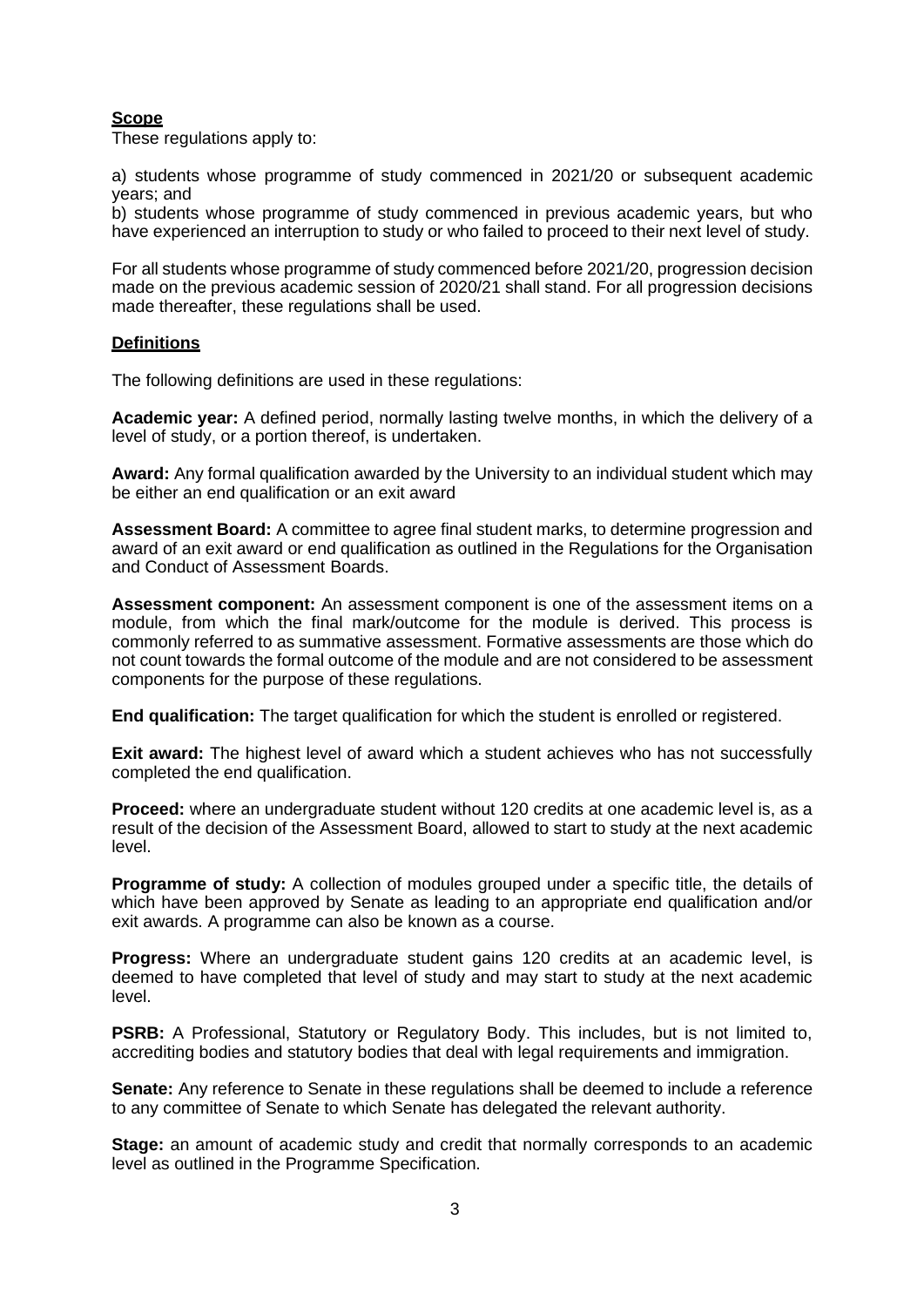## **1 Course Regulations**

- 1.1 There shall be course regulations in a form approved by Senate and incorporatedinto the programme specification.
- 1.2 In course regulations, any deviation from, or modification to these Regulations in respect of any programme shall require the approval of Senate.

## **2 Modules**

- 2.1 Throughout all undergraduate programmes one credit is associated with ten hours of notional learning time. The distribution of the total notional learning time for a module shall be part of the module specification approved at the time of validation.
- 2.2 Normally, a student will not be permitted to study with attendance for more than 80 credits in one semester, unless this has been approved by the relevant programme leader and Assessment Board. In respect of part-time students, no more than 100 credits may normally be studied in an academic year.
- 2.3 Where a module is defined, atypically, as a pre-requisite module in the relevant programme specification, students must normally pass such a module before being allowed to proceed to take any linked further module(s). Exceptions may be allowed at the discretion of the Assessment Board, on the advice of the tutor(s) for the linked further module(s).
- 2.4 Credit-bearing modules shall be designated as one of Level 3 (Foundation) in the Regulated Qualifications Framework (RQF)<sup>1</sup>, or FHEQ Level 4, FHEQ Level 5, FHEQ Level 6 and FHEQ Level 7, as per the Frameworks for HE Qualifications of UK Degree-Awarding Bodies (FHEQ)<sup>2</sup> within the UK Quality Code for Higher Education.
- 2.5 Modules may be designated as Core (compulsory) or Optional within a programme.
- 2.6 A student may normally only withdraw from a module within the first two weeks of the module commencing and with the approval of the Module Tutor and programme leader. A student will normally be required to take an alternate module for the appropriate number of credits and at the appropriate level of study, unless the student has withdrawn from the programme or suspended their studies. Withdrawal without permission and/or beyond this point without good reason will be recorded at an Assessment Board as a failure in the module (including any project or dissertation module).

## **3 Structure of University Awards**

- 3.1 A programme of study leading to a University Foundation Certificate shall consist of modules to the value of at least 120 credits, including at least 100 credits at RQF Level 3 or higher. The University Foundation Certificate may be designated as either an end qualification or exit award.
- 3.2 A programme of study leading to a University Certificate of Higher Education shall consist of modules to the value of at least 120 credits at FHEQ Level 4 or higher or 100 credits at FHEQ Level 4 or higher and 20 credits at RQF Level 3. The University

<sup>1</sup><https://www.gov.uk/government/publications/regulated-qualifications-framework-a-postcard>

<sup>&</sup>lt;sup>2</sup> [https://www.qaa.ac.uk/docs/qaa/quality-code/qualifications-frameworks.pdf?sfvrsn=170af781\\_16](https://www.qaa.ac.uk/docs/qaa/quality-code/qualifications-frameworks.pdf?sfvrsn=170af781_16)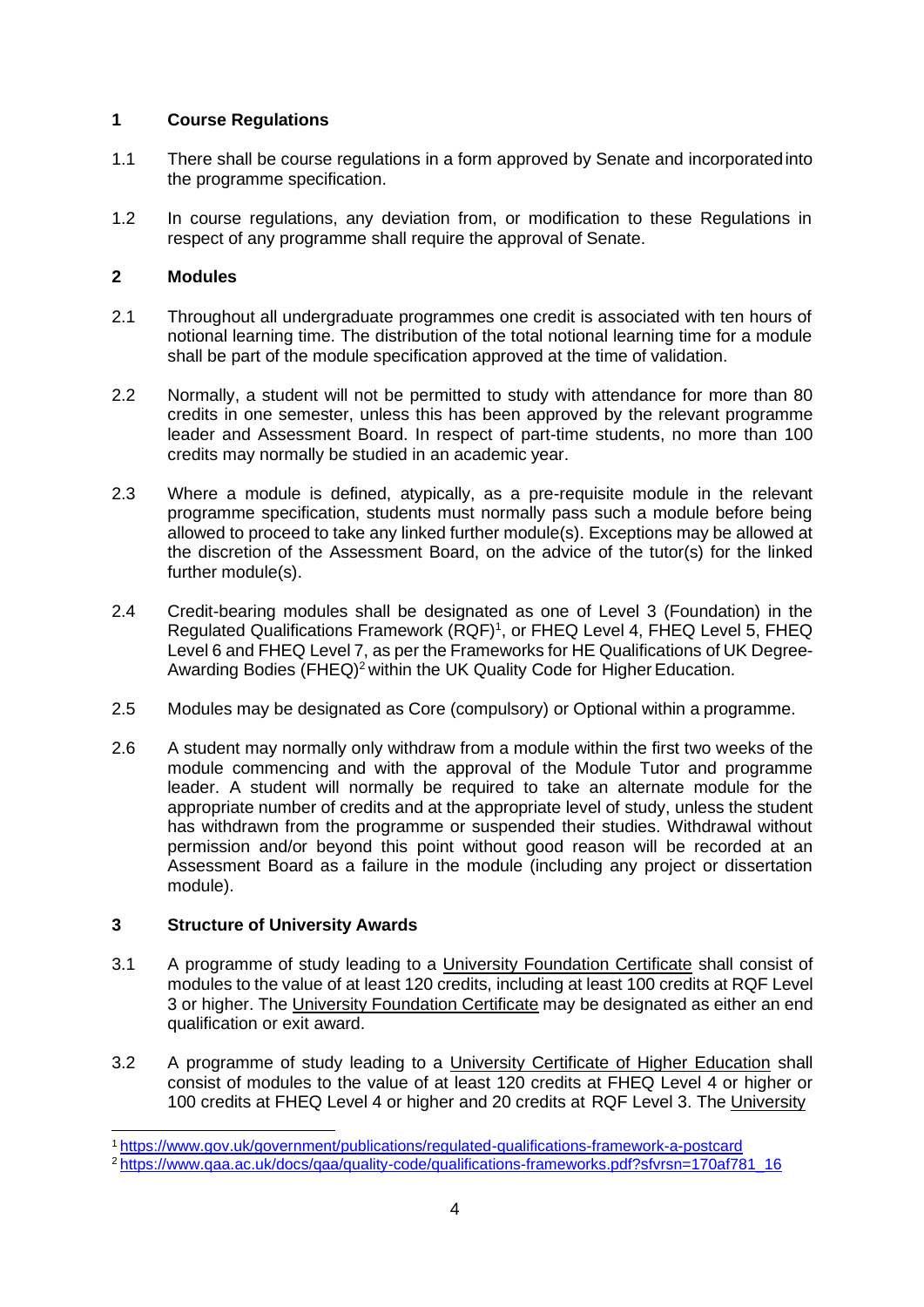Certificate of Higher Education may be designated as either an end qualification or exit award.

3.3 A programme of study leading to a University Diploma of Higher Education or a University Foundation Degree shall consist of modules to the value of 240 credits, including the following:

> at least 120 credits as in 3.2 above and; at least 120 credits at FHEQ Level 5 or higher or 100 credits at FHEQ Level 5 or higher and 20 credits at FHEQ Level 4.

The University Diploma of Higher Education may be designated as either an end qualification or exit award. A University Foundation Degree may be designated as an end qualification.

3.4 A programme of study leading to the award of a University Honours Degree shall consist of modules to the value of at least 360 credits, including the following:

> at least 120 credits as in 3.2 above and; at least 120 credits at FHEQ Level 5 or higher or 100 credits at FHEQ Level 5 or higher and 20 credits at FHEQ Level 4 and; at least 120 credits at FHEQ Level 6 or higher.

The University Honours Degree may be designated as either an end qualification or exit award, where this is permitted by a PSRB.

3.5 A programme of study leading to the award of a University Integrated Master's Degree shall consist of modules to the value of at least 480 credits, including the following:

> at least 120 credits as in 3.2 above and: at least 120 credits at FHEQ Level 5 or higher or 100 credits at FHEQ Level 5 or higher and 20 credits at FHEQ Level 4 and: at least 120 credits at FHEQ Level 6 and/or: at least 120 credits at FHEQ Level 7.

A University Integrated Master's Degree may be an end qualification.

- 3.6 A programme of study leading to the award of a University Graduate Certificate shall consist of a minimum of 60 credits at FHEQ Level 6 or higher. A University Graduate Certificate may be an end qualification.
- 3.7 A programme of study leading to the award of a University Graduate Diploma shall consist of a minimum of 100 credits at FHEQ Level 6 or higher. A University Graduate Diploma may be an end qualification.
- 3.8 A programme of study leading to the award of a Certificate in Education shall consist of at least 100 credits at FHEQ Level 5 and 20 credits at FHEQ Level 4. A Certificate in Education may be an end qualification.
- 3.9 A programme of study leading to the award of a Professional Graduate Certificate in Education shall consist of at least 75 credits at FHEQ Level 6, 25 credits at FHEQ Level 5 and 20 credits at FHEQ Level 4. A Professional Graduate Certificate in Education may be an end qualification.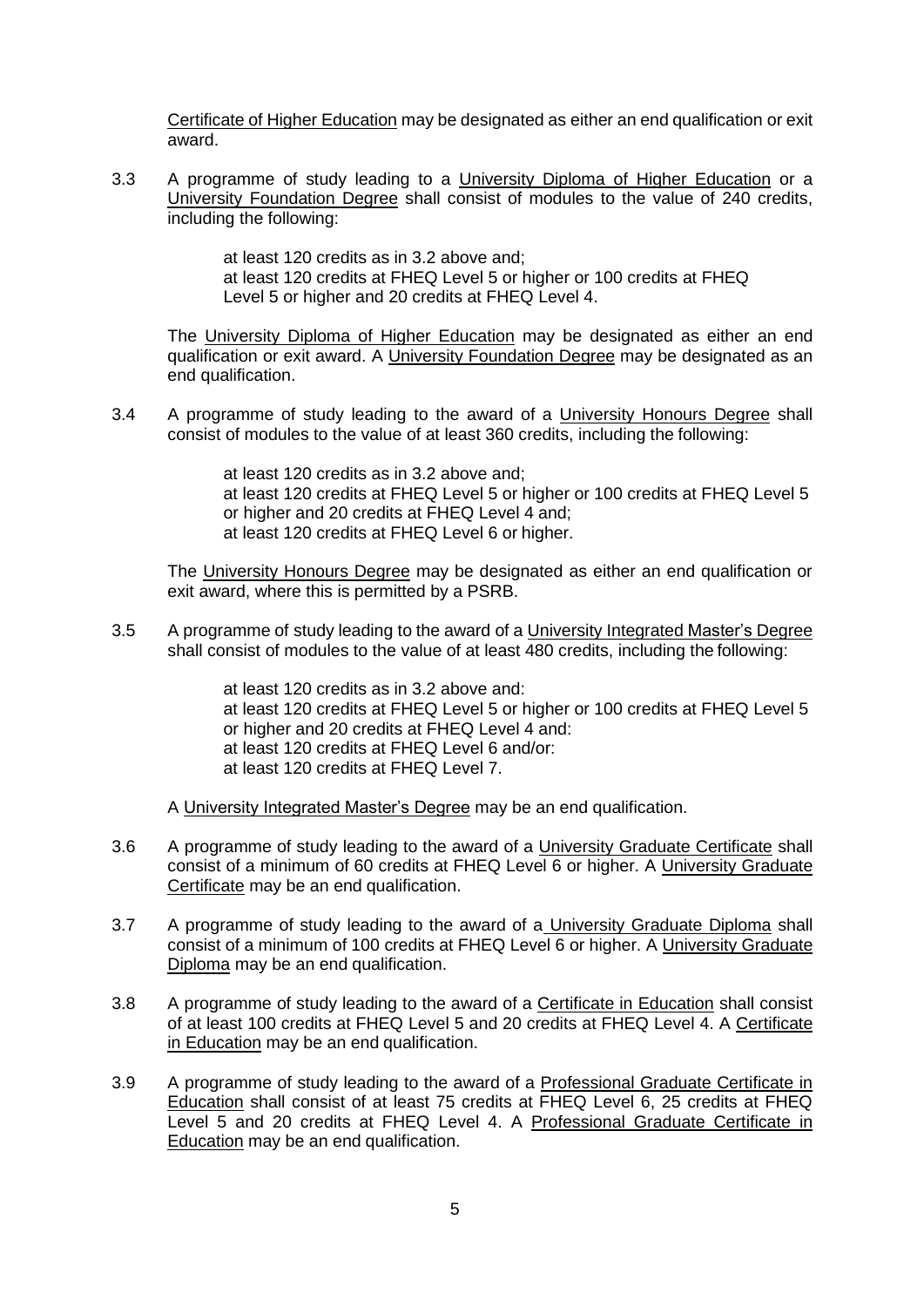## **4 Structure of other undergraduate awards**

4.1 A programme of study leading to a Higher National Certificate (HNC) shall consist of modules to the value of at least 120 credits, including:

> at least 100 credits at FHEQ Level 4 or higher and; a maximum of 20 credits at RQF Level 3.

A Higher National Certificate may be designated as an end qualification.

4.2 A programme of study leading to a Higher National Diploma (HND) shall consist of modules to the value of at least 240 credits, including:

> at least 120 credits at FHEQ Level 5 or higher and; at least 100 credits at FHEQ Level 4 or higher and a maximum of 20 credits at RQF Level 3.

A Higher National Diploma may be designated as an end qualification.

- 4.3 A programme of study leading to the award of a University Certificate (of Continuing Professional Development) shall consist of modules taken at FHEQ Level 4 or higher to the volume approved for particular awards at validation. A University Certificate (of Continuing Professional Development) may be an end qualification.
- 4.4 A programme of study leading to the award of a University Diploma (of Continuing Professional Development) shall consist of modules taken at FHEQ Level 5 or higher to the volume approved for particular awards at validation. A University Diploma (of Continuing Professional Development) may be an end qualification.
- 4.5 A programme of study leading to the award of a University Advanced Diploma (of Continuing Professional Development) shall consist of modules taken at FHEQ Level 6 to the volume(s) approved for particular awards at validation. A University Advanced Diploma (of Continuing Professional Development) may be an end qualification.

#### **5 Programmes of Study**

- 5.1 Students may substitute studies undertaken at other institutions of higher education for Bolton-based modules where such studies constitute part of an exchange scheme or formal credit transfer or recognition agreement, the terms and conditions of which have been approved by Senate.
- 5.2 No student may undertake modules outside of his/her approved programme of study without the prior approval of the Academic Registrar.

#### **6 Duration of study**

6.1 The normal planned duration of the following programmes of study shall each be one year of full-time study (or its part-time equivalent):

> University Foundation Certificate University Certificate of Higher Education Higher National Certificate (HNC) University Graduate Diploma Certificate in Education Professional Graduate Certificate in Education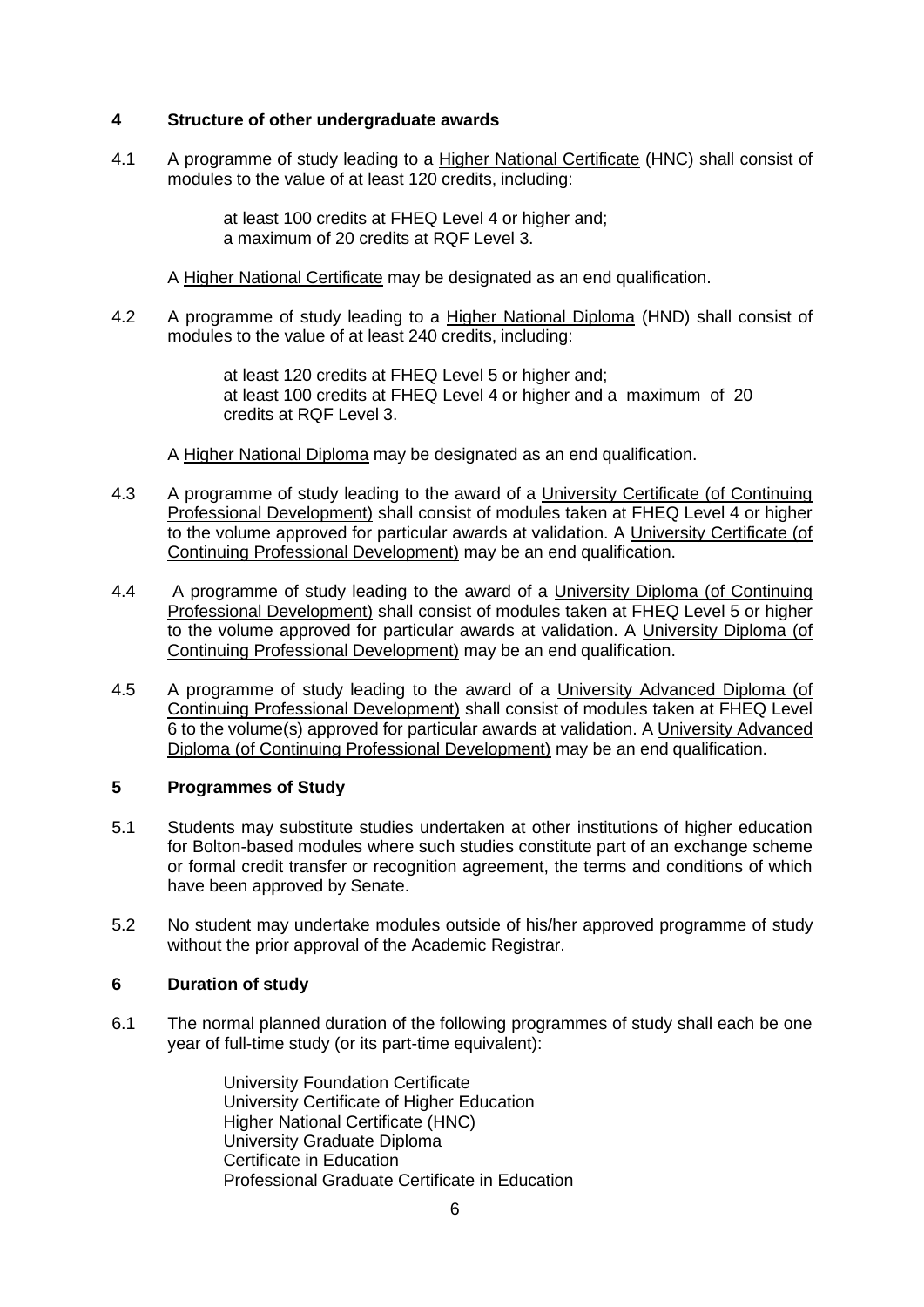6.2 The normal planned duration of the following programmes of study shall each be two years of full-time study (or its part-time equivalent):

> University Foundation Degree University Diploma of Higher Education Higher National Diploma (HND)

- 6.3 The normal planned duration of a University Degree/Degree with Honours shall be three years of full-time study (or its part-time equivalent). The normal duration of a University Degree/ Degree with Honours may be extended by one year by the incorporation of a level 3 Foundation Year into approved variants of a programme. This is extended by one year for sandwich programmes, where a full time Industrial Year Placement lasting 44 weeks is included between FHEQ levels 5 and 6.
- 6.4 The normal planned duration of an Integrated Master's Degree shall be four years of full-time study (or its part-time equivalent).
- 6.5 The normal planned duration of Continuing Professional Development programmes shall be related to the volume of credit making up the award and will be approved at the time of validation.
- 6.6 The normal planned duration of the Graduate Certificate programme shall be one semester of full-time study (or its part-time equivalent).
- 6.7 The normal planned duration of the Graduate Diploma programme shall be two semesters of full-time study (or its part-time equivalent).
- 6.8 The maximum period of registration is normally approximately twice the normal planned duration. The maximum period of registration will normally include any sabbatical periods taken out by a student. The Academic Registrar, may, having regard for the standard of the award and the course objectives and regulations, and on the advice of the Chair of the Assessment Board, use discretion to extend a student's registration period.
- 6.9 Where a PSRB requires that the maximum period of registration shall be different to that defined in these regulations, the requirement of the PSRB shall apply. Students shall be informed where the maximum period of registration is shorter than that outlined in 6.9.

## **7 Assessment**

- 7.1 All modules shall be assessed in accordance with the University's agreed marking criteria, either by:
	- 7.1.1 in-course assessment conducted during the semester(s) in which the module(s) is/are completed; or
	- 7.1.2 examination during an examination period; or
	- 7.1.3 a combination of both 7.1.1 and 7.1.2.
- 7.2 The method of assessment for each module, including the weighting for each element of the assessment, shall be notified to students.
- 7.3 In exceptional circumstances, with the approval of the Chair of the relevant Assessment Board, an alternate form of assessment to that outlined in the approved programme documentation, which covers the same Learning Outcomes, may be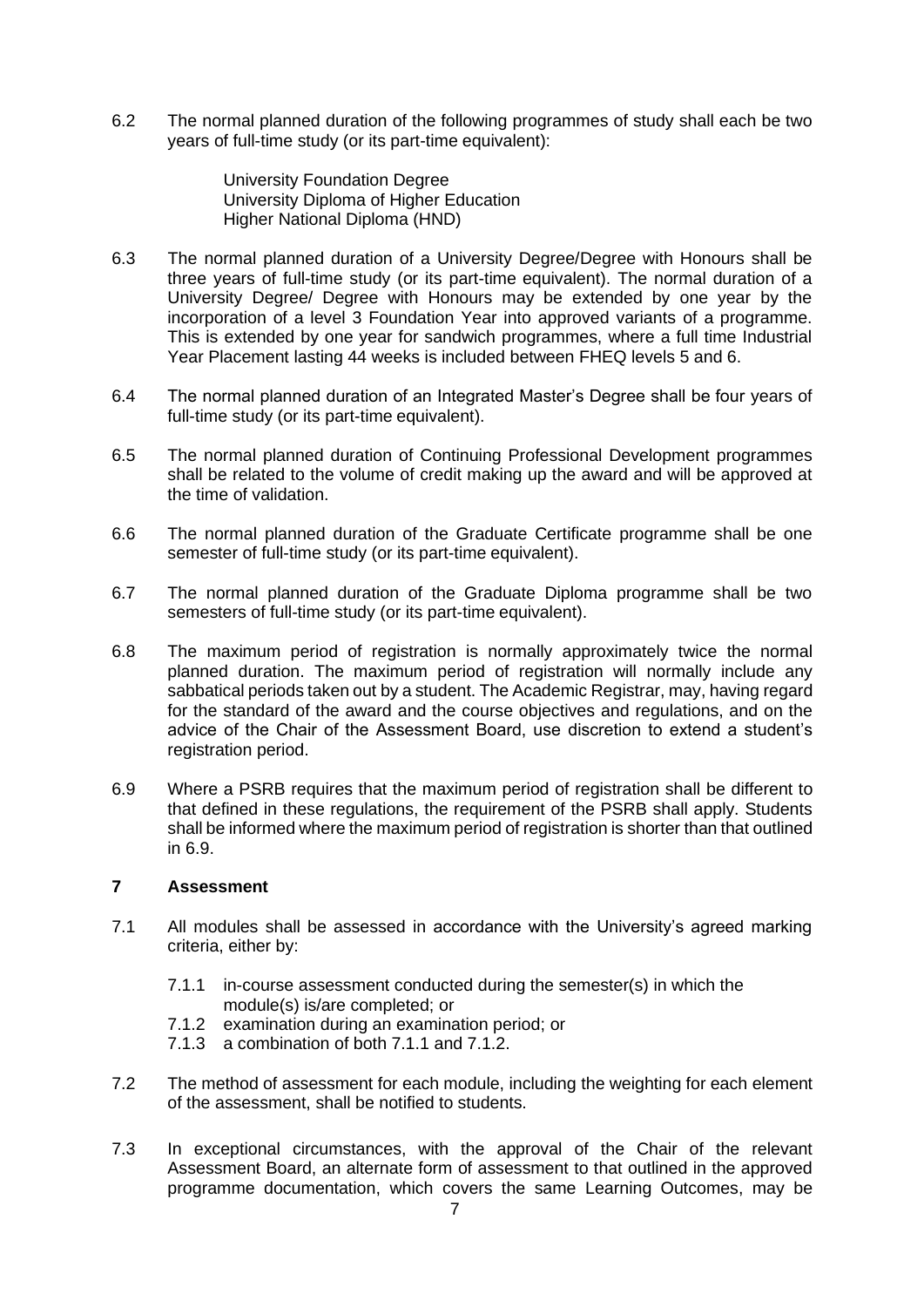approved for students with individual needs, where this is supported by appropriate evidence and where such adjustments are deemed to be reasonable and can be made without endangering the safety of the award or unduly providing any student with an advantage or disadvantage.

- 7.4 The minimum mark for a pass in each module shall be 40%. Where a student satisfies the examiners in a module, s/he shall be awarded the appropriate credits at the specified level. This shall normally be calculated through a simple weighted mean of the assessment components, so long as an attempt has been made in each component. Where a PSRB requires a pass mark in each component, this shall be recorded in the relevant module specification and notified to students.
- 7.5 A student who passes a module in which he/she has previously failed, shall be credited with the minimum mark for a pass at module level unless capping at the component level enables a better overall outcome for the student. This will not be the case where the assessment regulations for the programme explicitly specify otherwise.
- 7.6 A student shall normally be permitted one attempt to redeem unsatisfactory performance in a module. At the discretion of the Assessment Board, one further final attempt may be made to redeem unsatisfactory performance.
- 7.7 Normally, only University of Bolton modules may be used to calculate the classification of an award. Where a student has previously obtained a University (of Bolton) exit award or end qualification, the marks for modules from that previous qualification cannot be used to calculate the classification of a further University [award] (of Bolton) end qualification, unless the student agrees to surrender their previous qualification to avoid double counting of module marks.
- 7.8 Where a programme of study includes one or more periods of industrial/professional training or periods of study/work experience either in the UK or abroad, the student's performance may also be assessed in these periods and may contribute to the final assessment. Such periods shall be detailed in the relevant programme specification.
- 7.9 A student who has been awarded credit in a module shall not be permitted to be reassessed in that module with a view to improving his/her mark.
- 7.10 If students (by reason of absence, non-submission of work, or poor performance) do not satisfy an Assessment Board in assessment components for any module(s) and it is established to the satisfaction of the Assessment Board via the University's Mitigating Circumstances Regulations and Procedures that this was due to proven illness or other circumstances found valid on production of evidence, then the Board shall use its discretion to ensure that the students are not disadvantaged or advantaged as a result.

## **Extensions**

7.11 In cases of illness or other extenuating circumstances, programme leaders (or equivalent) may allow assessments to be submitted late without penalty, following the submission of a completed extension form and relevant evidence. Such cases shall then be monitored by the Head of School or equivalent. The maximum extension to be granted under these circumstances is fourteen calendar days with the exception of extensions for individual projects and artifacts which, at the discretion of the Programme Leader, may be longer than 14 days. Any request for an extension to a submission deadline must normally be made by the student, to the Module Tutor before the original submission date.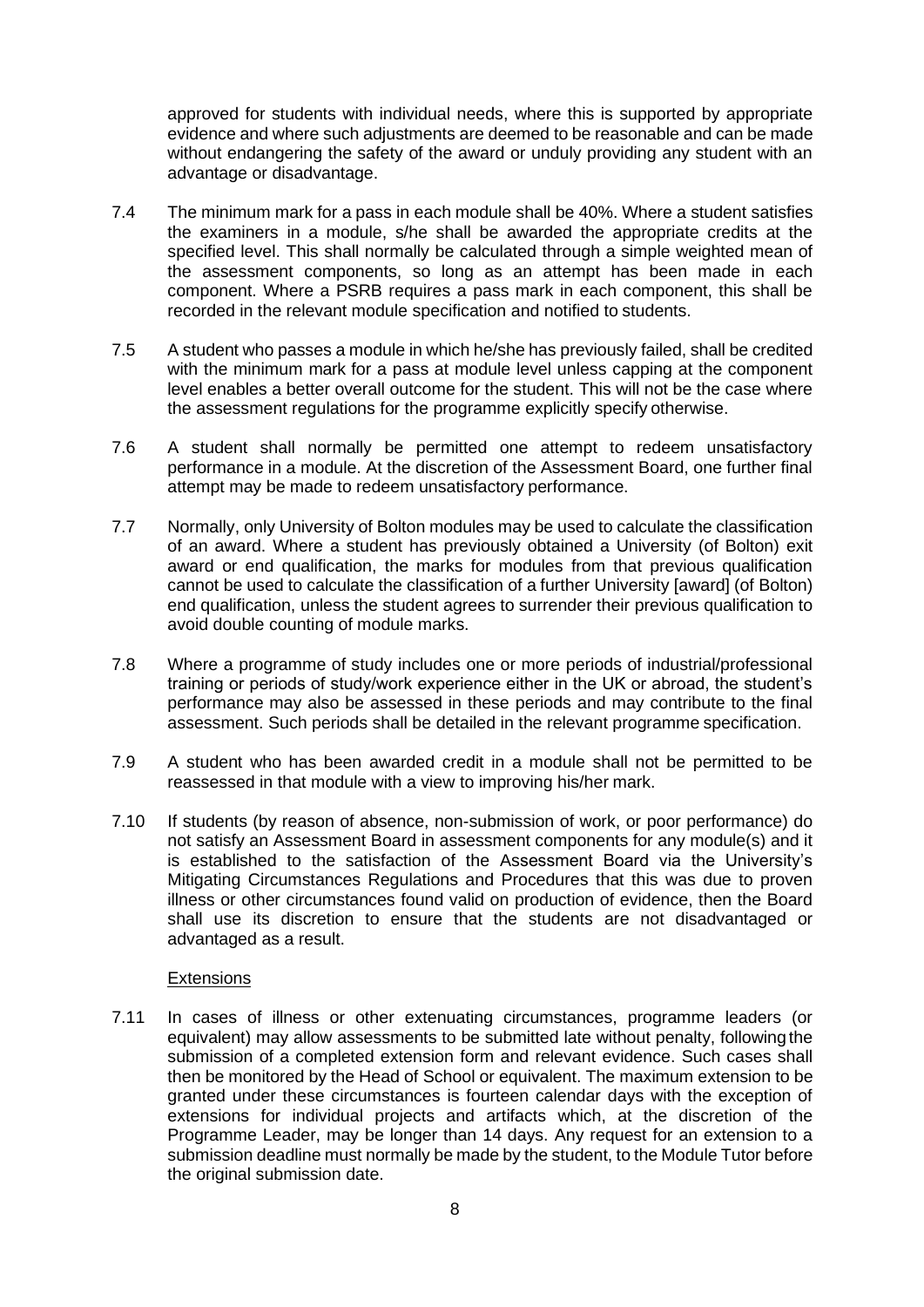- 7.12 Requests for extensions for periods longer than 14 calendar days must be made using the University's Mitigating Circumstances Regulations and Procedures.
- 7.13 A Student who fails to submit assessment components by the prescribed date or the revised date as outlined in 7.11 and 7.12 shall be subject to the following penalties.

Up to 7 calendar days late= 10 marks subtracted but if the assignment would normally gain a pass mark, then the final mark to be no lower than the pass mark for the assignment.

More than 7 calendar days late  $=$  will be counted as non-submission and no marks will be recorded.

- 7.14 All assessed work should be submitted as specified in the Module Guide or equivalent. Coursework not submitted will be recorded as unsatisfactory and a mark of zero will be recorded.
- 7.15 Except where required by a PSRB, assessment items that are graded Pass/Fail only will not be accepted beyond the prescribed date or by the revised date, as outlined in 7.11 and 7.12, and will be recorded as a Fail.

#### Word limits

- 7.16 Any relevant word limit for an assessment component shall be specified in the assessment brief. Students shall be informed in the programme handbook of any penalties to be applied if they exceed the specified word limit in a written assessment. This limit shall not include rubric associated with tables, figures, diagrams or appendices and reference lists at the end of the assessment but will include any direct quotations.
- 7.17 Where a word limit is specified for a written assessment, students shall include the number of words at the end of the assessment.
- 7.18 Students who exceed a specified word limit for a written assessment shall be subject to the following penalty system.

Up to 10% over the specified **word length** = no penalty

10 – 20% over the specified indicative word length = 5 marks subtracted but if the assessment would normally gain a pass mark, then the final mark to be no lower than the pass mark for the assessment.

More than 20% over the indicative word length  $=$  if the assessment would normally gain a pass mark, then the final mark to be the pass mark for the assessment.

#### **8 Engagement**

- 8.1 Students shall normally attend the scheduled learning and teaching events for each module. In respect of students pursuing a programme of study that includes online learning, this shall include scheduled activities and interactions.
- 8.2 Students shall be required to submit and/or attend each assessment component at the dates and times prescribed. Failure to submit in an assessment component without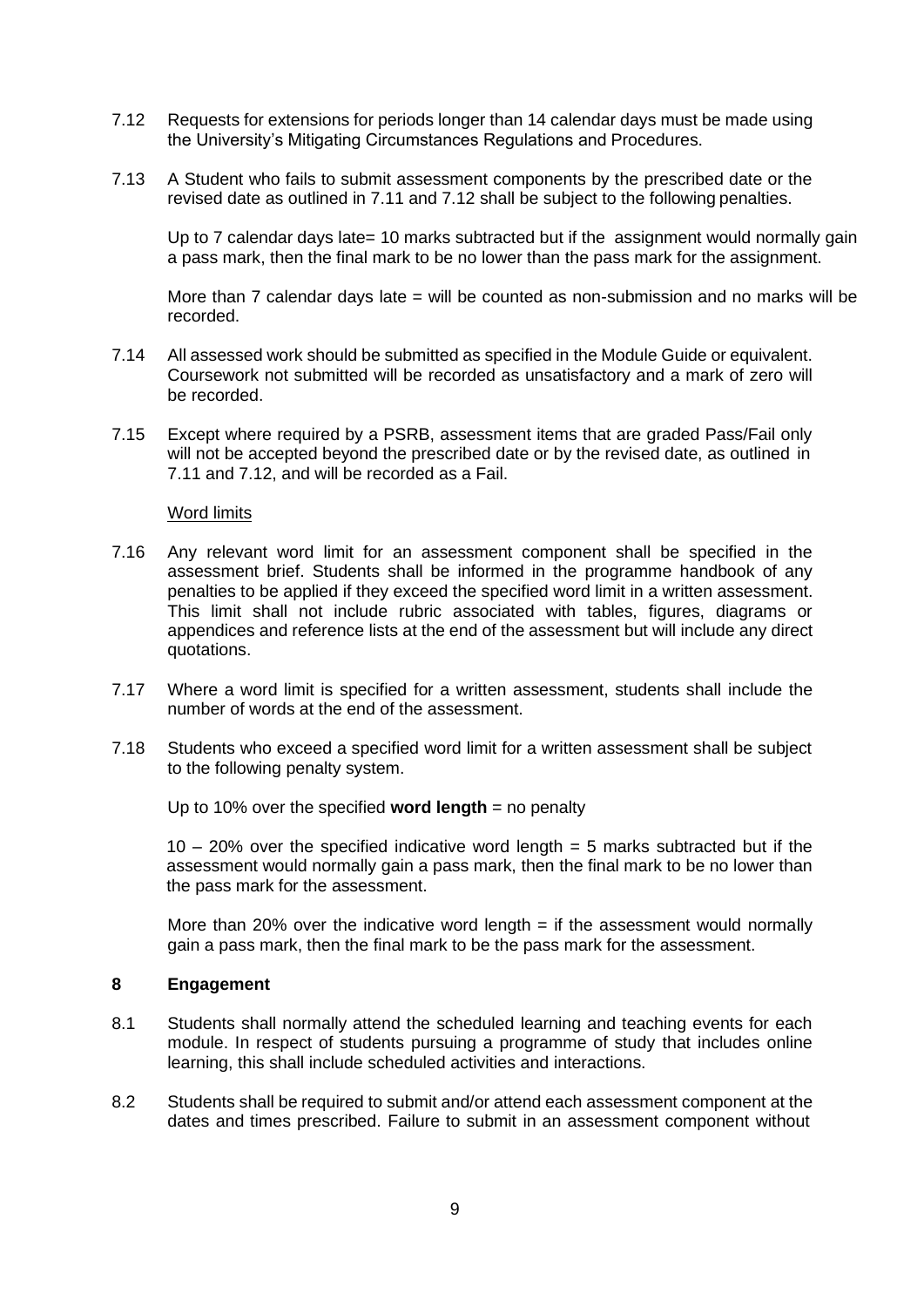good reason shall result in the student being deemed unsatisfactory in the particular assessment component and a mark of 0 will be recorded.

- 8.3 Attendance shall be recorded for all elements of a programme of study. Students with poor attendance shall be reported to the relevant personal tutor for action who will explore this in line with University and/or PSRB policy. An Assessment Board shall normally consider the quality of a student's engagement with their studies when considering whether to allow an additional final attempt to redeem unsatisfactory performance i.e. using engagement to determine whether to make repeat or refer and third attempts for undergraduate modules.
- 8.4 Students who fail to give formal notice in writing of their intention to withdraw from their programme or its elements and who do not complete assessments will normally be deemed to have failed the programme or its specific elements.
- 8.5 Students must formally request permission from their Head of School/ Centre Operational Lead in writing if they wish temporarily to suspend their studies.

## **9 Determination of results and action to be taken**

- 9.1 The relevant Assessment Board shall determine for RQF Level 3, FHEQ Level 4 and FHEQ Level 5:
	- the student's mark for each module; and that
	- ii. the student has achieved a minimum of 80 credits and is therefore permitted to proceed to the next academic stage of the programme, or
	- iii. the student has achieved 120 credits at the relevant FHEQ Level and is therefore permitted to progress to the next academic stage of the programme, or
	- iv. the student be awarded the end qualification and with what classification, if any; or
	- v. the student not be permitted to proceed or progress to the next academic stage of the programme; or
	- vi. the student not be awarded the end qualification; and/or
	- vii. the student be awarded an exit award and be deemed to have completedtheir studies; or
	- viii. the student not be awarded a qualification and be deemed to have completed their studies.
- 9.2 The relevant Assessment Board shall determine for FHEQ Level 6;
	- i. the student's marks for each module; and that
	- ii. the student has achieved 120 credits at FHEQ Level 6 and is therefore permitted to progress to the next academic stage of the programme; or
	- $i$ iii. the student be awarded the end qualification and with what classification, if any; or
	- iv. the student not be awarded the end qualification; and/or
	- v. the student be awarded an exit award and be deemed to have completedtheir studies; or
	- vi. the student not be awarded a qualification and be deemed to have completed their studies.
- 9.3 The relevant Assessment Board shall determine for FHEQ Level 7 (for Integrated Master's degrees only):
	- i. the student's mark for each module; and that
	- ii. the student be awarded the end qualification and with what classification, if any; or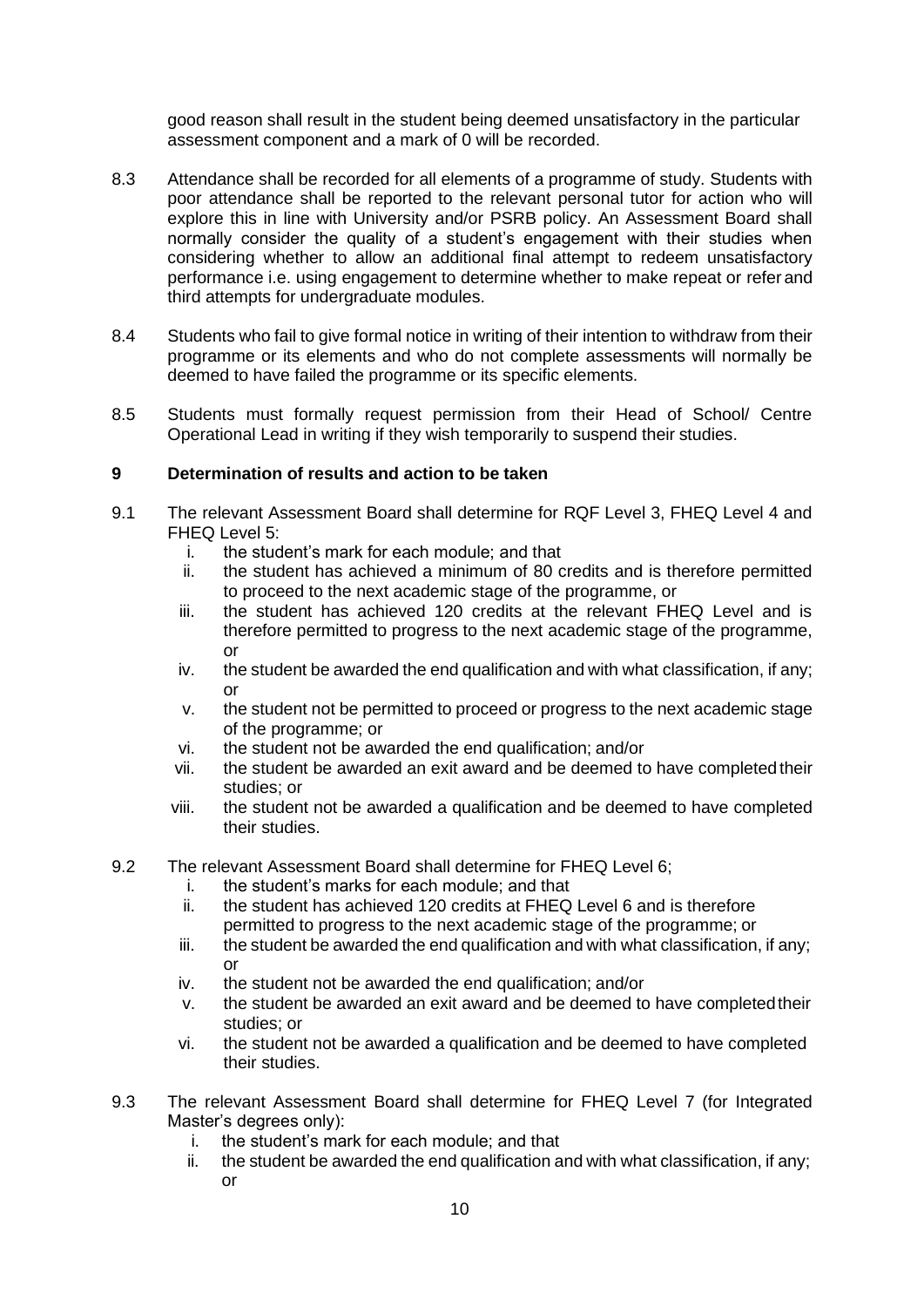- iii. the student not be awarded the end qualification; and/or
- iv. the student be awarded an exit qualification and be deemed to have completed their studies; or
- v. the student not be awarded the end qualification and be deemed to have completed their studies.
- 9.4 A student shall only be permitted to continue to pursue a programme of study provided that it remains possible for him/her to complete the programme within the approved time-limit. In addition:
	- i. a student who has failed one or more core modules within a programme on two occasions may be offered a third, final attempt at the discretion of the Assessment Board. If the student fails to satisfy the examiners then the student shall be deemed to have failed and finished the programme;
	- ii. to ensure that no student has an unmanageable workload, no student may proceed to FHEQ Level 6 who has not gained 120 credits at FHEQ Level 4 and at least 80 credits at FHEQ Level 5;
	- iii. to ensure that no student has an unmanageable workload, no student may proceed to FHEQ Level 7 who has not gained 120 credits at FHEQ Level 5 and 120 credits at FHEQ Level 6;
	- iv. in a sandwich programme a student must pass the Industrial Year Placement Module as a requirement for enrolment in FHEQ level 6 and as a requirement for completion of the sandwich programme of study. A student who has satisfactorily completed FHEQ level 5 but who has failed to pass the Industrial Year Placement Module and who wishes to progress to level 6 must transfer to the alternative **non-sandwich** version of the programme at level 6.
- 9.5 The relevant Assessment Board shall determine whether a student who:
	- i. has not been permitted to progress or proceed; or<br>ii. has not been recommended for the award of the
	- has not been recommended for the award of the end qualification and is not deemed to have completed their studies;
	- iii. be required either to: repeat the year with part time attendance, or reassessment only, in which case the student will retain the credits for each passed module and retrieve each failed module by undertaking one of the following:
		- a. re-assessment in the failed module(s) with attendance on the module(s) during the following session (a 'repeat' decision).
		- b. re-assessment in the failed module(s) without attendance at the next opportunity (a 'refer' decision); or
		- c. re-assessment in the failed module(s) without attendance on the module(s) during the following session (a 'refer' decision);
- 9.6 An Assessment Board may decide that a student's profile of module results may be amended by the following process:

## Compensation:

i. To decide that satisfactory overall performance can be used to compensate for unsatisfactory performance in a module with an aggregate mark normally no lower than 35 percent, the following shall apply. The mark is not adjusted and a pass is recorded and credit awarded, with a note that the instance of unsatisfactory performance has been compensated. This is at the discretion of the Assessment Board and will not be utilised where PSRB requirements deem that this may not be used. Compensation can apply to a maximum of modules worth, normally, one quarter of the total credits constituting a particular Stage of a student's programme of study.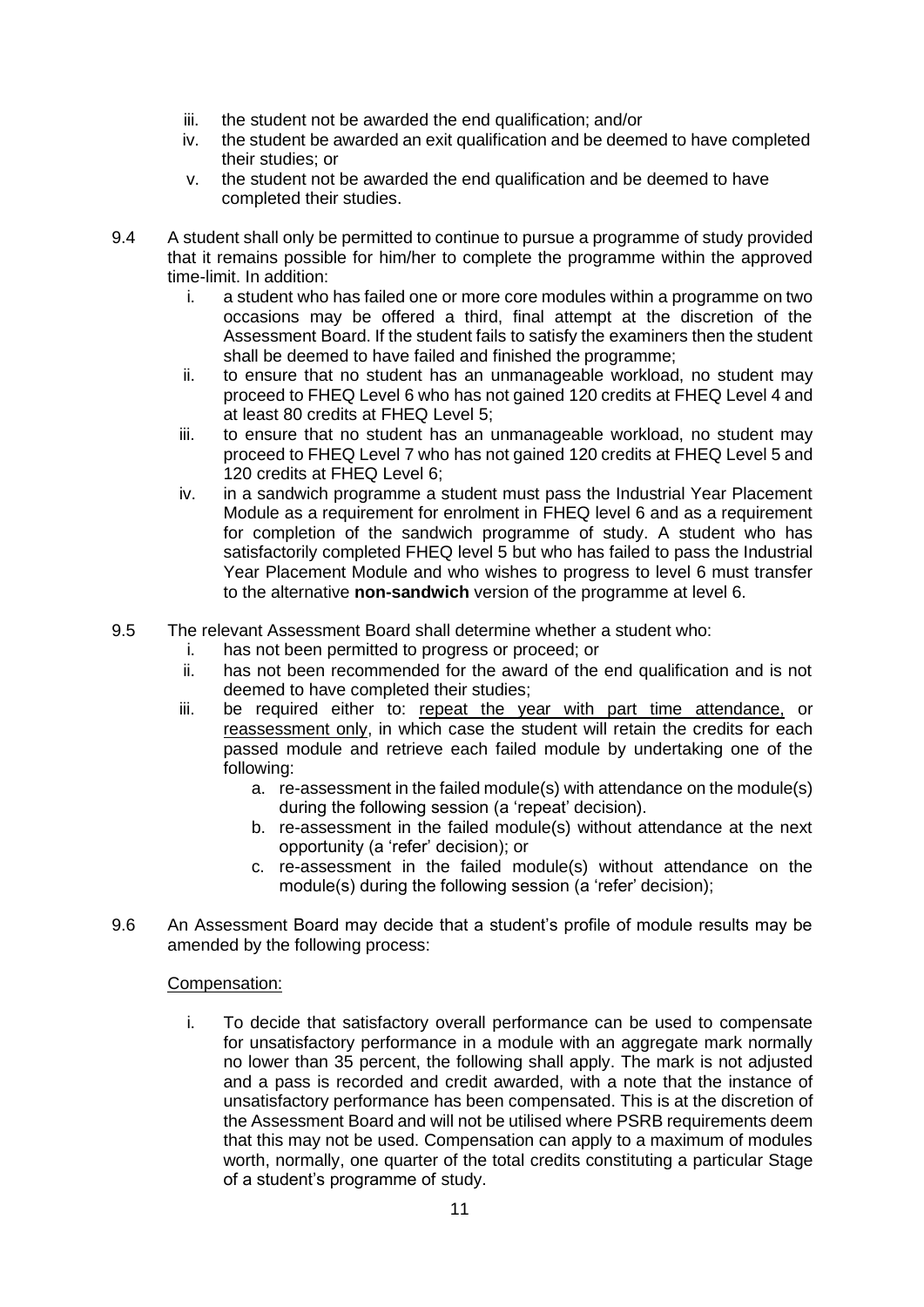## **10 Structure and content of re-assessments**

- 10.1 Where a student is required to be re-assessed in one or more assessment components, the re-assessment shall be of the same structure as the assessment at the time of the initial failure, unless:
	- i. an alternate form of re-assessment has been approved for the purpose in which case this shall be stated in the relevant module specification and/or Module Guide; or
	- ii. the relevant Assessment Board decides that this is not practical.

Re-assessments shall be based upon the same syllabus as the original assessment.

- 10.2 Where a student is permitted to be re-assessed in one or more failed modules without attendance on the module(s), the following arrangements shall normally apply:
	- i. for re-assessment within one year of the initial failure, the re-assessment shall be of the same structure and be based upon the same syllabus as the assessment at the time of the initial failure unless;
		- a. an alternate form of re-assessment has been approved for the purpose, in which case this shall be stated in the relevant module specification; or
		- b. the relevant Assessment Board decides that this is not practical;
	- ii. for re-assessment beyond one year of the initial failure, where the structure of the assessment is different from that at the time of the initial failure and/or the re-assessment is to be based upon a different syllabus, the Head of School concerned shall make arrangements for the student to be:
		- a. informed of changes in the structure of the assessment and the syllabus content; and
		- b. offered, for an appropriate fee, the opportunity of attending relevant classes.

## **11 Award**

- 11.1 Students will only be eligible for any particular end qualification or exit award defined below if it is defined as available within the programme specification for the programme of study; each end qualification or exit award will only be issued under the circumstances defined in the Regulations and Procedures for the Conferment of University awards.
- 11.2 To qualify for an end qualification or exit award, a candidate must:
	- i. have enrolled with the University before proceeding to the prescribed programme of study; and
	- ii. have paid all prescribed fees and charges; and
	- iii. in accordance with 11.3, 11.4, 11.5 and 11.6 below have satisfactorily completed a full-time or part-time programme of study, within the maximum period of time defined above.
- 11.3 A student who has satisfied the examiners in at least 120 credits at RQF Level 3 or higher, in accordance with 3.1 above, shall be eligible for the award of a University Foundation Certificate which is an unclassified award.
- 11.4 A student who has satisfied the examiners in at least 120 credits at FHEQ Level 4 or higher, in accordance with 3.2 above, shall be eligible for the award of a University Certificate of Higher Education which is an unclassified award or, where applicable, a Higher National Certificate which is a classified award and uses the classification outlined in 12.4 below.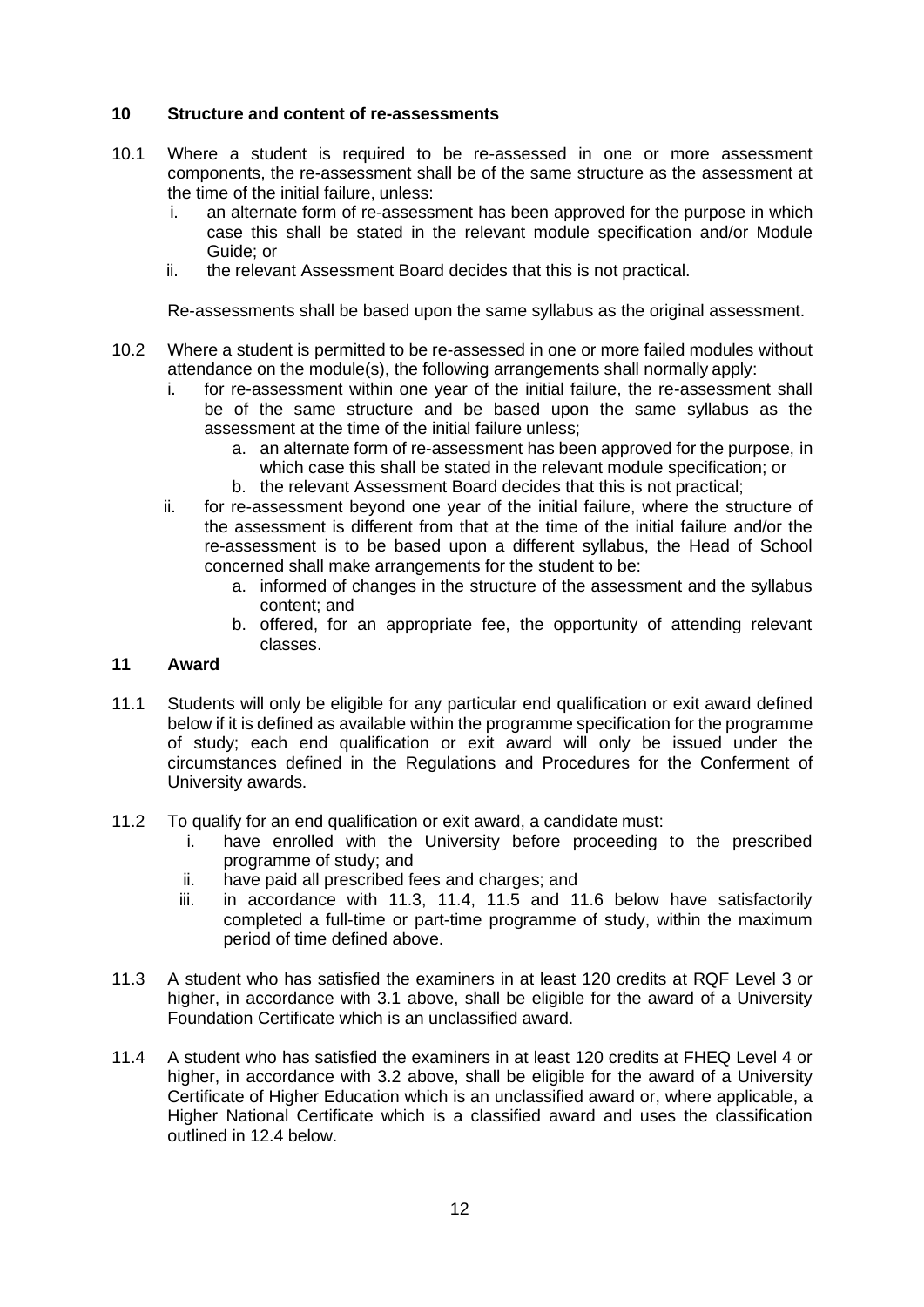- 11.5 A student who has satisfied the examiners in at least 240 credits including a minimum of 120 credits at FHEQ Level 4 or higher and a minimum of 120 credits at FHEQ Level 5 or higher in accordance with 3.3 above, shall be eligible for the award of a University Diploma of Higher Education which is an unclassified award or, where applicable, a Higher National Diploma which is a classified award and uses the classification outlined in 12.4 below.
- 11.6 A student who has pursued a programme of study consisting of at least 360 credits in accordance with 3.4 above and who has satisfied the examiners in: a minimum of 120 credits at FHEQ Level 4 or higher; and a minimum of 120 credits at FHEQ Level 5 or higher; and a minimum of 120 credits at FHEQ Level 6 shall, where s/he satisfies the requirements of the classification scheme as approved by Senate (cf. 12.6 below), be recommended to Senate for the award of a University Honours Degree. A student who has satisfied the examiners in at least 300 credits in accordance with 3.4 above and who has a minimum of 60 credits at FHEQ Level 6 may be awarded an Ordinary Degree, which is an unclassified award.
- 11.7 Students who register for certain end qualifications may be required by the course regulations to satisfy the Assessment Board in all those modules identified as requirements for the purposes of professional exemption.
- 11.8 Unless otherwise agreed by Senate in respect of specific courses, no student may receive more than one award for study on a course.

#### **12 Classification**

- 12.1 Higher National Certificates shall be accorded an overall grade based on the average mark for modules worth 120 credits at FHEQ Levels 4 and 5, which represent the best marks achieved by a student at those Levels, using the scheme in 12.4 below.
- 12.2 Higher National Diplomas and Foundation Degrees shall be accorded an overall grade based on the average mark for all modules at FHEQ Level 5, using the scheme in 12.4 below.
- 12.3 Integrated Master's Degrees shall be accorded an overall grade based on the average mark for all modules at FHEQ Level 7, using the scheme in 12.4 below.
- 12.4 The following scheme shall be used for the classification of Higher National Certificates, Higher National Diplomas, Foundation Degrees, Integrated Master's Degrees, Certificate in Education and Professional Graduate Certificate in Education:

| Grade       | <b>Mark</b> |
|-------------|-------------|
| Distinction | 70%-100%    |
| Merit       | 60-69%      |
| Pass        | 40-59%      |

Where the average falls into one of the following bands:  $58.00 - 59.49$  or  $68.00 -$ 69.49; and a student has achieved marks clearly in a classification category higher than their average for modules worth at least 80 credits at the final programme level, then the student shall be awarded a qualification in the classification category one higher than that indicated by their average.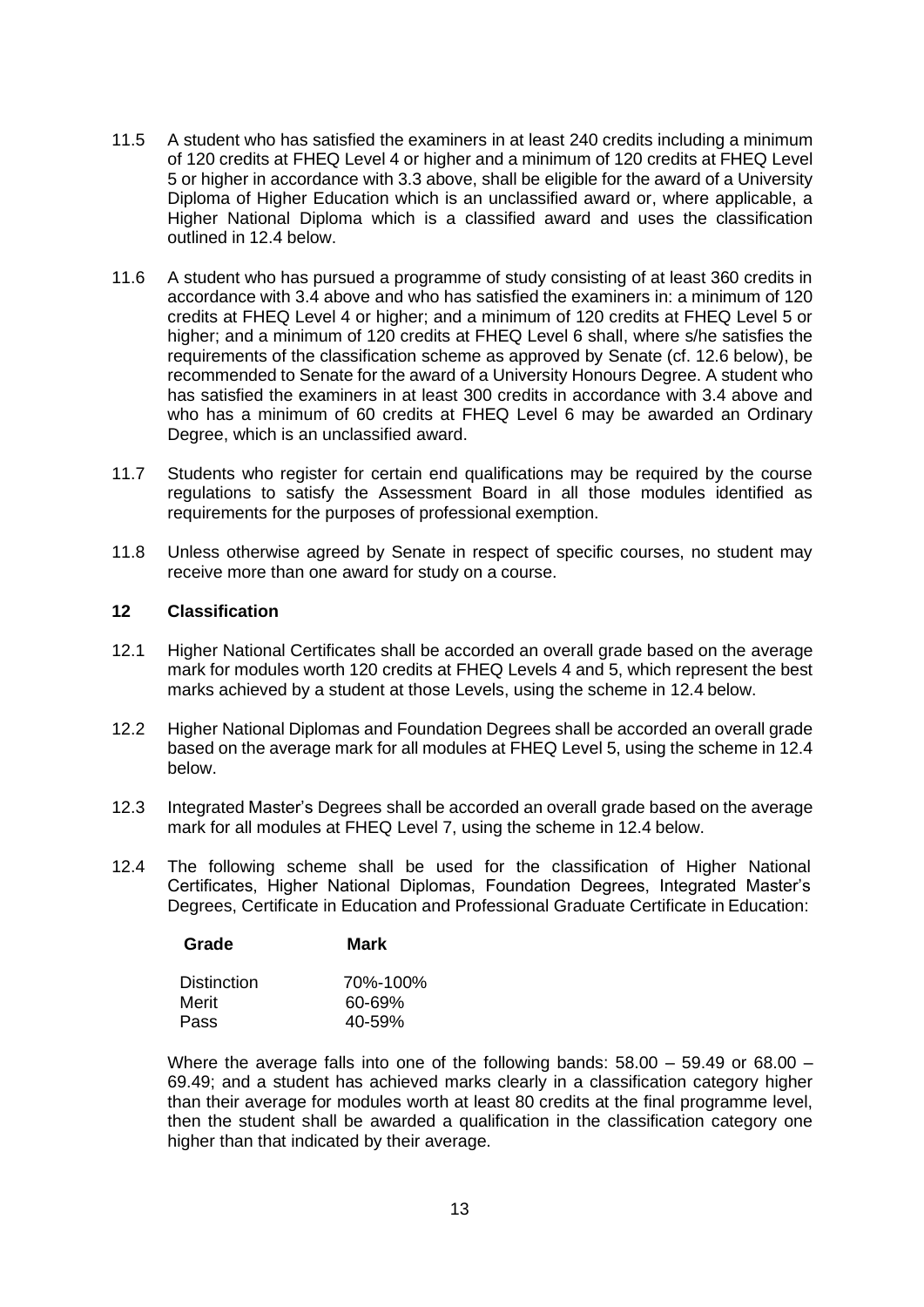Where the average falls into one of the following bands: 59.50 – 59.99 and 69.50 – 69.99 then a student shall automatically be awarded an honours degree in the classification category one higher than that indicated by their average.

12.5 Honours degree students who enrolled **BEFORE** September 2021 shall be awarded the honours classification resulting from the application of one of the following algorithms:

#### **Rule ACM20 (NB: this does not apply to Top-Up qualifications)**

A weighted average of the marks from modules worth a total of 180 credits at FHEQ Levels 5 and 6 combined, including the marks from modules normally worth 60 credits at FHEQ Level 5 (weighted 30 percent) and marks from modules worth at least 120 credits at FHEQ Level 6 (weighted 70 percent), which represent the best marks achieved by a student at those Levels. Where the average falls unequivocally into one of the following bands: 48.00 - 49.49, 58.00 - 59.49, 68.00 - 69.49; and a student has achieved marks clearly in an honours classification category higher than their average for modules worth at least 120 credits, drawn from FHEQ Levels 5 and/or 6, then a student shall be awarded an honours degree in the classification category one higher than that indicated by their average.

OR

#### **Rule ACM6**

A simple average of the equally weighted marks from modules worth 120 credits at FHEQ Level 6 which represent the best marks achieved by a student at that Level. Where the average falls into one of the following bands: 48.00 - 49.49, 58.00 - 59.49, 68.00 - 69.49; and a student has achieved marks clearly in an honours classification category higher than their average for modules normally worth 60 credits, then a student shall be awarded an honours degree in the classification category one higher than that indicated by their average.

12.6 Honours degree students who enrolled on a programme of study, DURING OR AFTER September 2021 shall be awarded the honours classification resulting from the application of one of the following algorithms:

#### **12.6.1 Rule ACM20 shall apply to students who enrolled on a 3 or 4 year programme of study, during or after September 2021:**

#### **Rule ACM20** (NB: this does NOT apply to Top-Up qualifications)

A weighted average of the marks from modules worth a total of 180 credits at FHEQ Levels 5 and 6 combined, including the marks from modules normally worth 60 credits at FHEQ Level 5 (weighted 33 percent) and marks from modules worth at least 120 credits at FHEQ Level 6 (weighted 67 percent), which represent the best marks achieved by a student at those Levels.

Where the average falls unequivocally into one of the following bands: 48.00 - 49.49, 58.00 - 59.49, 68.00 - 69.49; and a student has achieved marks clearly in an honours classification category higher than their average for modules worth at least 120 credits, drawn from FHEQ Levels 5 and/or 6, then a student shall be awarded an honours degree in the classification category one higher than that indicated by their average.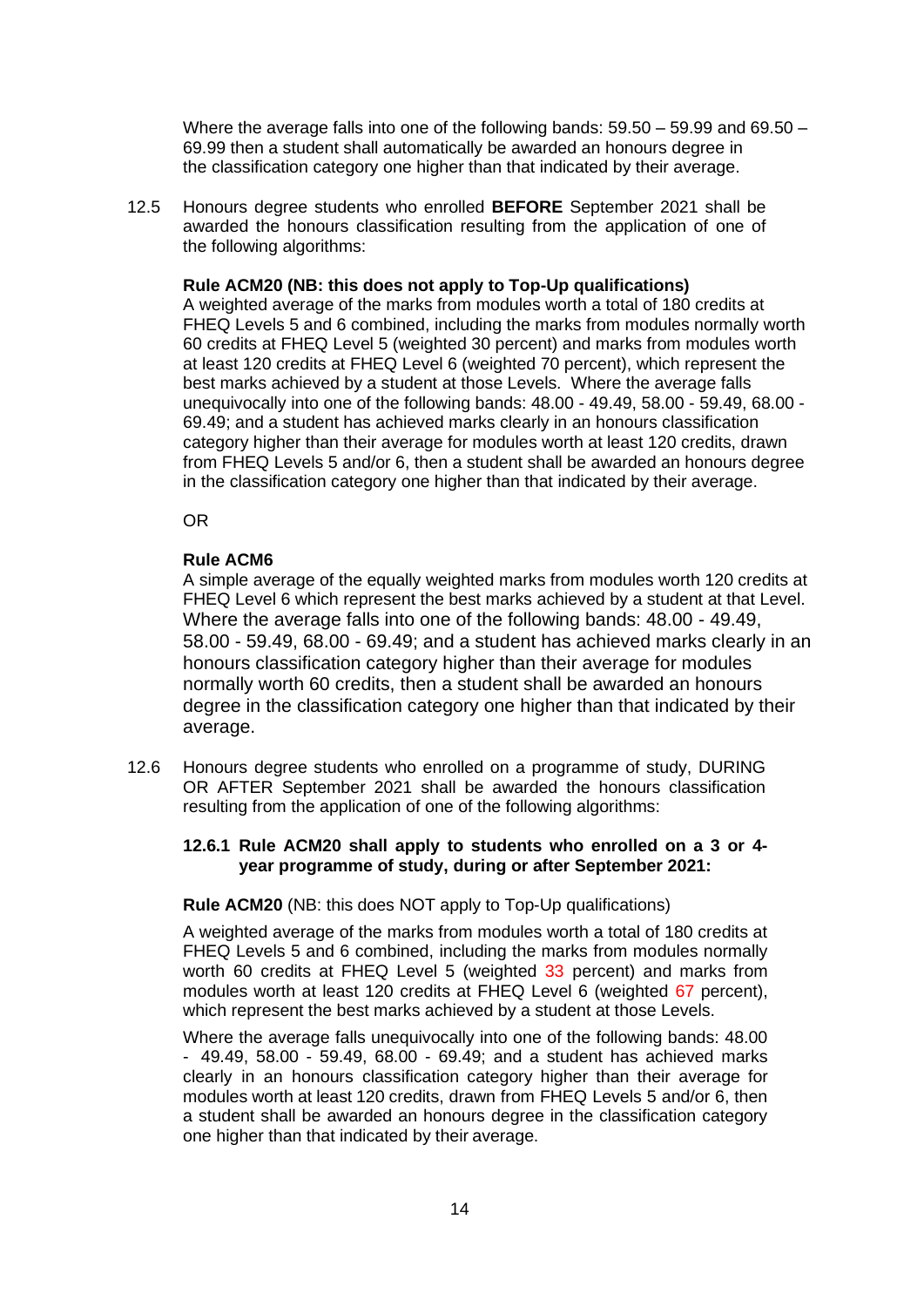#### **12.6.2 Rule ACM6 shall apply to students who enrolled on a 1-year Top Up programme of study at FHEQ level 6, during or after September 2021:**

#### **Rule ACM6**

A simple average of the equally weighted marks from modules worth 120 credits at FHEQ Level 6 which represent the best marks achieved by a student at that Level.

Where the average falls into one of the following bands: 48.00 - 49.49, 58.00 - 59.49, 68.00 - 69.49; and a student has achieved marks clearly in an honours classification category higher than their average for modules normally worth 60 credits, then a student shall be awarded an honours degree in the classification category one higher than that indicated by their average.

12.7 Students who have attained the required standard, according to the classification scheme shall be awarded the degree with honours classification as follows:

Honours degree students shall be awarded the honours classification resulting from the application of the following algorithms:

| <b>First Class</b>       | 70-100%    |
|--------------------------|------------|
| Second Class Division L  | 60-69%     |
| Second Class Division II | $50 - 59%$ |
| <b>Third Class</b>       | $40 - 49%$ |

Where the average falls into one of the following bands: 49.50 – 49.99, 59.50 – 59.99, and 69.50 – 69.99 then a student shall be awarded an honours degree in the classification category one higher than that indicated by their average.

## **13 Equality Impact Assessment**

"The University of Bolton is committed to the promotion of equality, diversity and a supportive environment for all members of our community. Our commitment to equality and diversity means that this policy has been screened in relation to the use of plain English, the promotion of the positive duty in relation to race, gender and disability and avoidance of discrimination to other equality groups related to age, sexual orientation, religion or belief or gender reassignment."

#### **14 Other Related Policies**

13.1 Other relevant regulations/policies are given on the Student Policy Zone

#### **15 Monitoring and Review**

- 14.1 These regulations will be monitored by the Standards and Enhancement Office.
- 14.2 The regulations will be reviewed every three years.

## **16 Dissemination of and Access to the Policy**

15.1 These regulations will be available on the University's website (Student Policy Zone).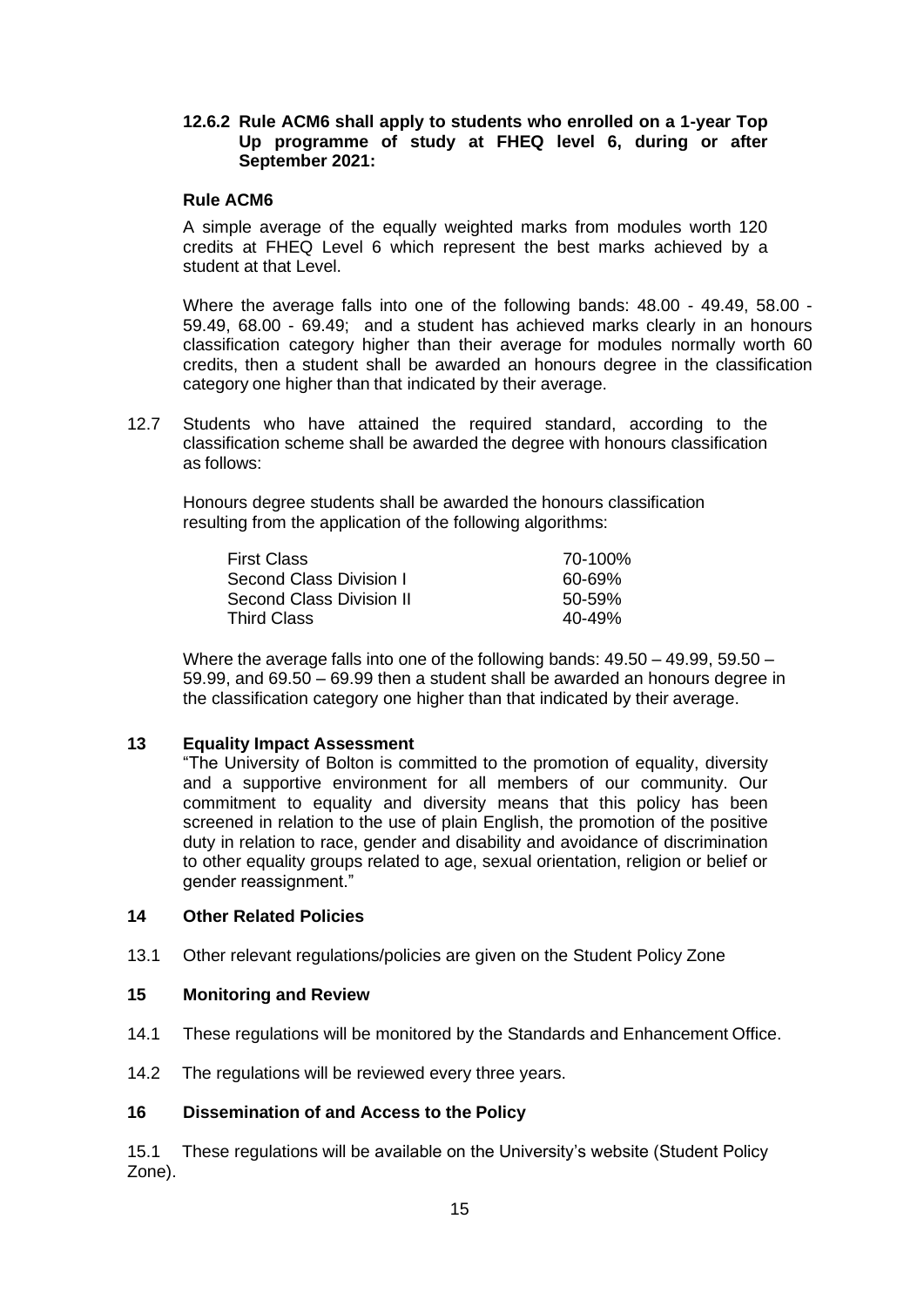## **ANNEXES**

## **ANNEX A**

## **University Marking Criteria**

## **Assessment Criteria and Marks**

The generic assessment criteria used by all Assessment Boards will be those which are defined in the University's Academic Regulations on the Assessment of Students and which will be adopted at School level. All recommendations coming to Assessment Boards should be formulated in accordance with these criteria and expressed in the form of a numerical mark as follows, except for Pass/Fail assessment components and modules:

| <b>Grade Description</b>     | Mark     | <b>Hons. Degree Classification</b> |
|------------------------------|----------|------------------------------------|
| Work of Exceptional Quality  | 70-100   | First                              |
| Work of Very Good Quality    | 60-69    | 2.i                                |
| Work of Good Quality         | 50-59    | 2.ii                               |
| Work of Satisfactory Quality | 40-49    | Third                              |
| Fail                         | below 40 |                                    |

## **Definitions of Assessment Criteria**

The definitions of the above criteria are:

#### **Work of Exceptional Quality**

Virtually all of the relevant information/skills accurately deployed. Excellent and exceptional grasp of theoretical, conceptual, analytical and practical elements. Very effective integration of theory, practice and information in relation to the objectives of the assessment. Substantial evidence of originality and creativity as appropriate to the subject.

## **Work of Very Good Quality**

Most of the relevant information/skills accurately deployed. Good grasp of theoretical, conceptual, analytical, practical elements. Effective integration of theory, practice and information in relation to the objectives of the assessment. Significant evidence of originality and creativity as appropriate to the subject.

## **Work of Good Quality**

Some of the relevant information/skills accurately deployed. Adequate grasp of theoretical, conceptual, analytical and practical elements. Fair integration of theory, practice and information in relation to the objectives of the assessment. Some evidence of originality and creativity as appropriate to the subject.

## **Work of Satisfactory Quality**

The intended learning outcomes are achieved at the threshold standard. Basic deployment of information/ skills. Some grasp of theoretical, conceptual, analytical and practical elements. Some integration of theory, practice and information in relation to the objectives of the assessment. Limited evidence of originality and creativity as appropriate to the subject and the level of the award.

## **Fail**

Little evidence of the information, skills, theoretical, conceptual, analytical, creative or practical elements relevant to the assessment. Mainly irrelevant and/or incorrect information provided. Scant evidence of understanding of the requirements of the assessment.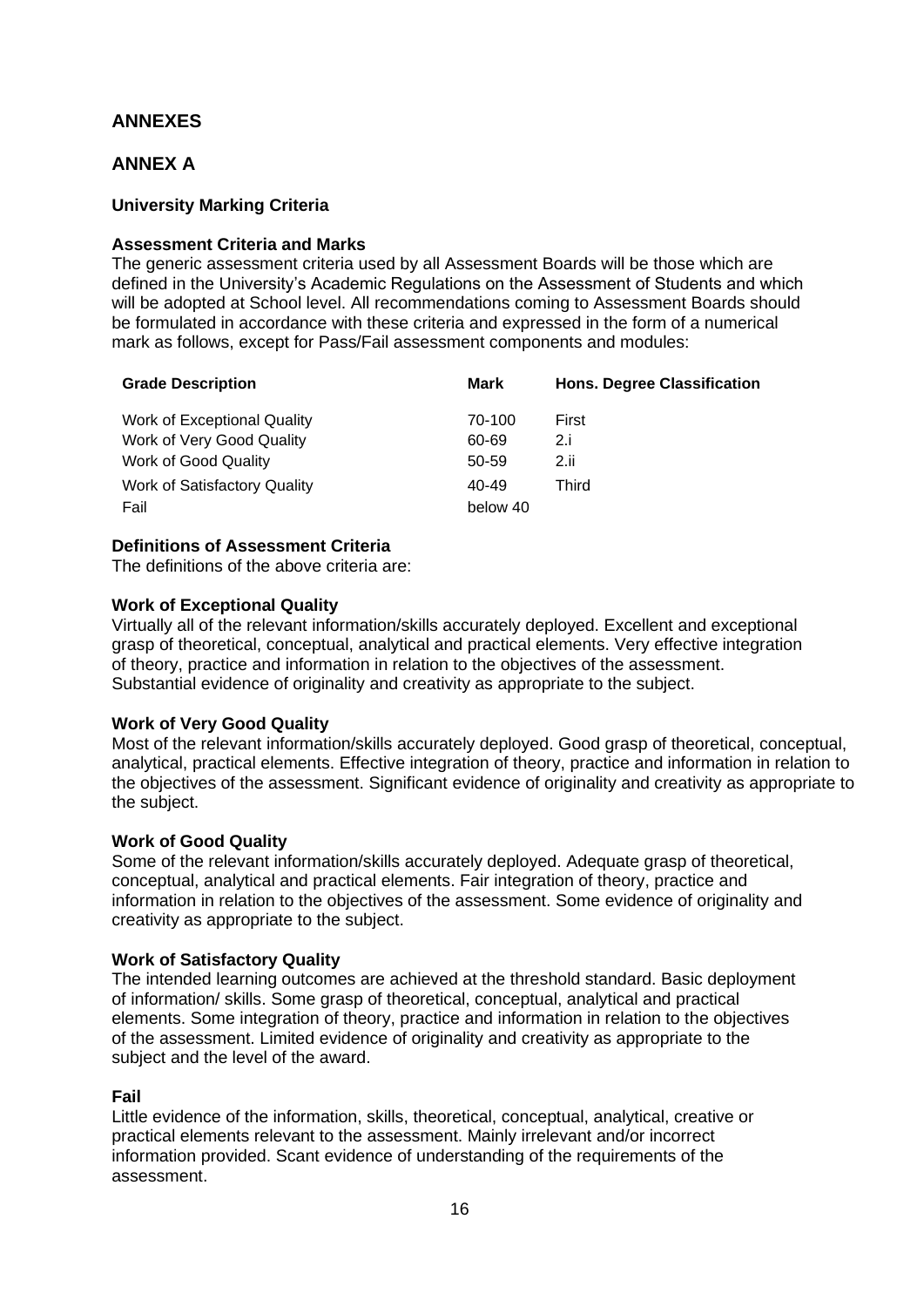## **ANNEX B: RULES FOR THE USE OF COMBINED STUDIES AWARD TITLES**

- 1. Combined Studies award titles may be used to appropriately recognise successful completion of a programme of study in a particular subject area or areas when a student negotiates an individualised programme of study in one or more subjects (sometimes with transfer of credit for prior learning), or when a student has otherwise not completed a route leading to the usual award title. The latter occurs, for instance, when students do not complete one or more of the core modules prescribed for a programme but do nevertheless complete the required number of modules from the group to justify a named award.
- 2. Whether the negotiation of an alternative programme of study arises from necessity or desire, both the student and the relevant programme authority should be satisfied that the learning outcomes to be achieved through completion of the alternative programme are appropriate for the title and level of the proposed award. This will require a process of academic counselling to take place, with subsequent, written approval of the alternative programme at the level of the School Assessment Board before registration is confirmed or amended.
- 3. In all cases, of course, students must have obtained the required number of credits at the appropriate levels to qualify for the award in question, as specified in the Assessment Regulations for Undergraduate Programmes.

**Rules**

## **Single subject**

Combined Studies *in Subject A*

#### **Joint subjects**

Subject A and Combined Studies *in Subject B* Combined Studies *in Subject A* and Subject B

#### **Major/minor**

Subject A with Combined Studies *in Subject B* Combined Studies *in Subject A* with Subject B

#### **Minor/minor/minor**

Combined Studies *in Subject A* with Subject B with Subject C

The phrase '*in Subject x*' can be omitted in those cases so marked above to account for other possibilities, e.g. where there is insufficient subject identity to (that part of) the programme to warrant a subject title at all. Generic award titles (e.g. Humanities, Science, and Technology) will need to be proposed by Schools if they wish to use them. They might then be used in place of '*Subject x*' should the student's programme warrant it.